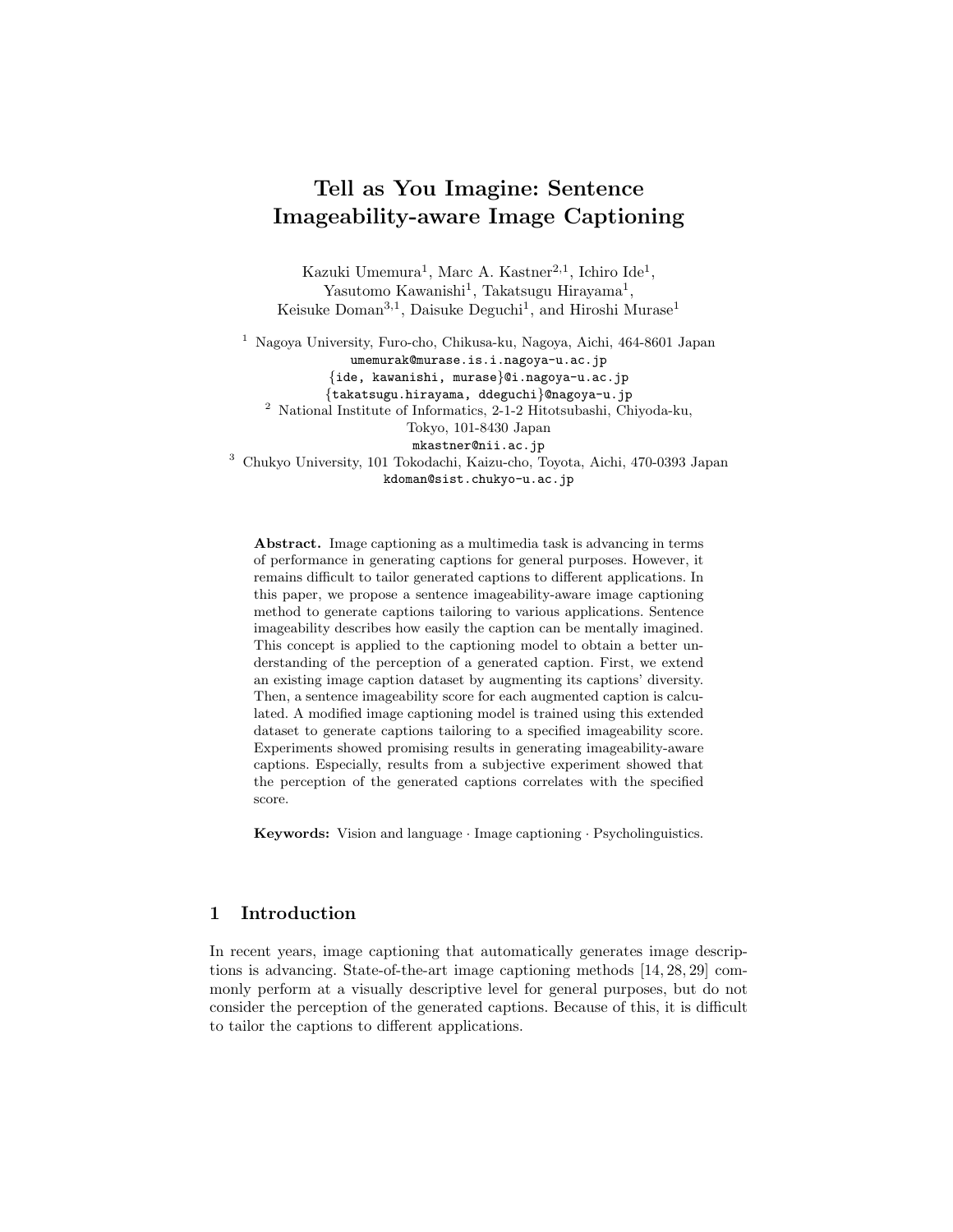

Fig. 1: Example of the proposed imageability-aware captioning. For an input image, the model generates diverse captions with different degrees of visual descriptiveness (i.e. imageability) tailoring to different target applications.

In the context of, e.g., news articles, the visual contents of an image are obvious and not needed to be captioned in detail. Accordingly, a caption should focus on additional information or context, rather than a pure visual description. News article captions also usually include many proper nouns [2]. If proper nouns in a caption are converted into a more abstract word (e.g., replacing Donald Trump with A person), the description becomes less detailed. Furthermore, such image captions usually include few adjectives [2]. Thus, captions in news articles are visually less descriptive. In contrast, captions targeting at visually impaired people would need a higher degree of visual description to be useful. Similarly, an image description used for image retrieval systems relies on a close connection between the visual contents of an image and the resulting caption.

In this research, we aim to generate captions with different levels of visual descriptiveness for such different applications. For this, we introduce the concept of "sentence imageability." The concept of "imageability" originates from Psycholinguistics [19] and describes how easy it is to mentally imagine the meaning or the content of a word. Extending this idea to a sentence allows us to evaluate the visual descriptiveness of a caption. The proposed method generates diverse captions for an image corresponding to a given imageability score as shown in Fig. 1. Each caption is generated so that it contains a different degree of visual information, making them easier or harder to mentally imagine. This intrinsically tailors them to different target applications.

For this, we first augment the image captions in an existing dataset by replacing the words in them. Next, we propose a method to calculate the sentence imageability score based on word-level imageability scores. Then, we modify an existing image captioning model [29] to generate diverse captions according to sentence imageability scores.

The main contributions of this work are as follows:

- Proposal of a novel captioning method that generates captions tailoring to different applications by incorporating the concept of imageability from Psycholinguistics.
- Evaluation of the generated captions in a crowd-sourced fashion, and showing their imageability scores correlate to the mental image of users.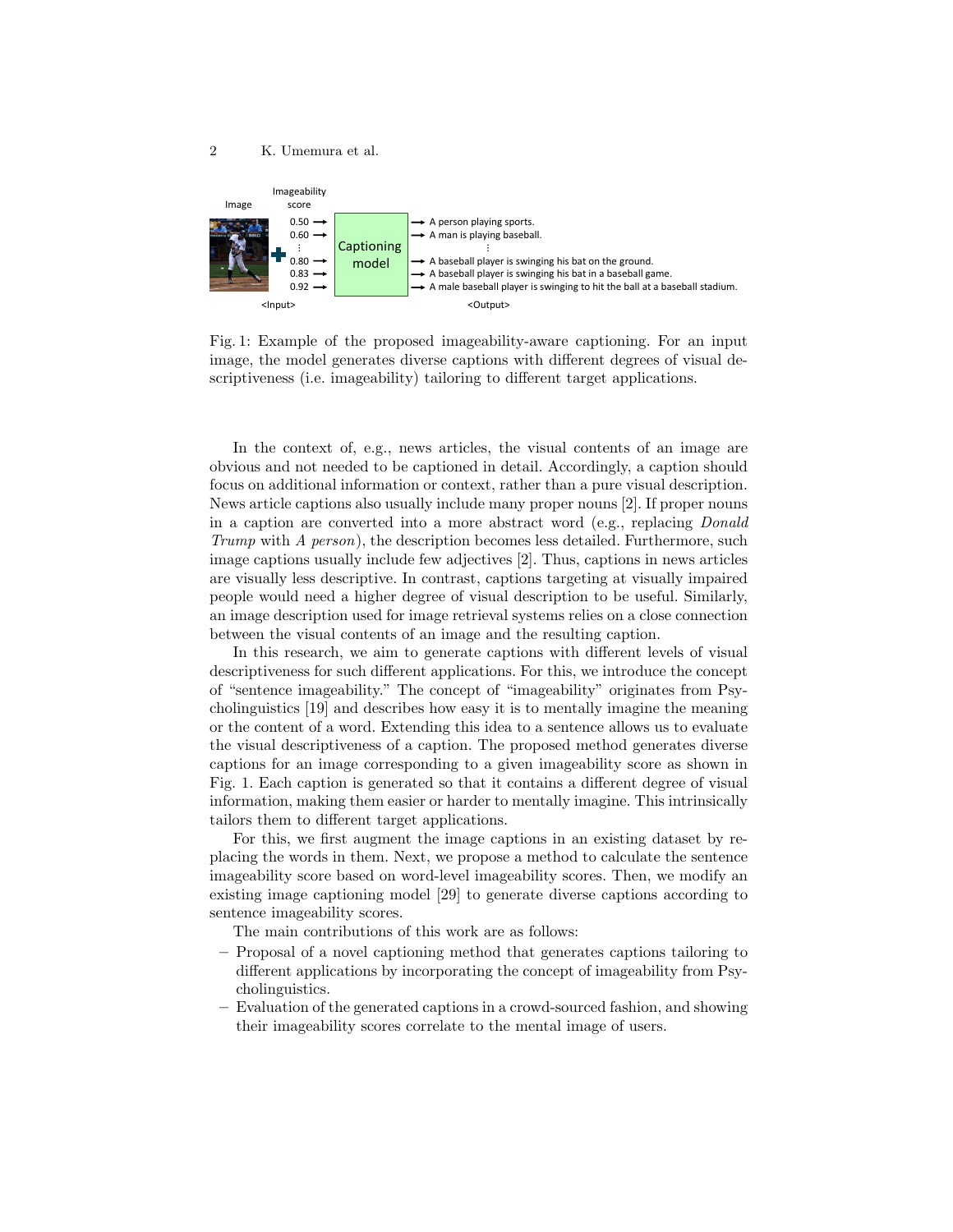In Sec. 2 we briefly discuss the related work on Psycholinguistics and image captioning. Next, Sec. 3 introduces the proposed method on image captioning considering sentence imageability. We evaluate the proposed method through experiments in Sec. 4 and conclude the paper in Sec. 5.

# 2 Related Work

We will briefly introduce related work regarding psycholinguistic word ratings and image captioning.

Psycholinguistics: In 1968, Paivio et al. [19] first proposed the concept of imageability which describes the ease or difficulty with which "words arouse a sensory experience", commonly represented as a word rating on the Lickert scale. Existing dictionaries [6, 23, 24] used in Psycholinguistics are typically created through labor-intensive experiments, often resulting in rather small corpora. For that reason, researchers have been working towards the estimation of imageability or concreteness using text and image data-mining techniques [10, 13, 17]. Imageability and similar word ratings have been used in multimodal applications like improving the understanding of text-image relationships [30].

Image Captioning: Image captioning is receiving great attention lately thanks to the advances in both computer vision and natural language processing. Stateof-the-art models [14, 29] commonly take an attention guided encoder-decoder strategy, in which visual information is extracted from images by deep CNNs and then natural language descriptions are generated with RNNs.

In recent research, the goal to generate captions considering sentimental information, which not only contain the visual description of an image but also tailor to specific styles and sentiments, are receiving an increasing attention. Chen et al. [4] and Guo et al. [8] proposed methods to generate captions for combinations of four kinds of stylized captions: humorous, romantic, positive, and negative styles. Mathews et al. [16] considered the semantics and style of captions separately in order to change the style of captions into, e.g., story-like sentences. Most recently, Shuster et al. [25] proposed a method to better engage image captions to humans by incorporating controllable style and personality traits, such as sweet, dramatic, anxious, and so on. While these works aim to control caption styles, some other works [3, 5] aim to adjust the contents of the generated captions. However, although they focus on sentence variety, they do not consider the perception or imageability of the output.

Some methods [2, 20] targeting news images have been proposed. Similarly, we expect to be able to generate better image captions for news articles by generating captions with low imageability scores. Furthermore, the proposed method can not only generate captions similar to news image captions when targeting lower imageability scores, but also generate captions for other purposes.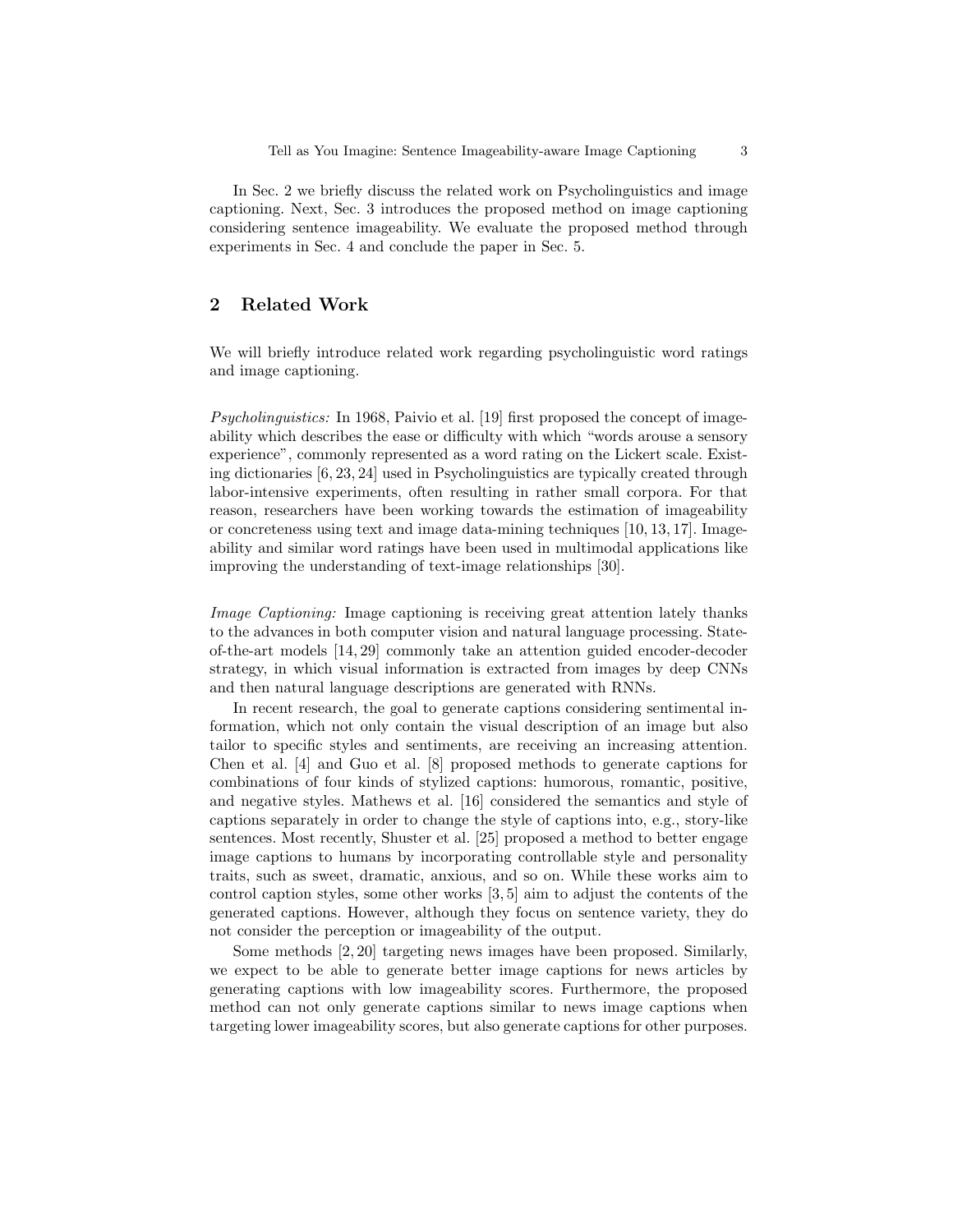#### 4 K. Umemura et al.



Fig. 2: Training process of the proposed image captioning model.

# 3 Image Captioning Considering Imageability

In this section, the proposed method is introduced in three steps: (1) Generation of an augmented image caption dataset with a higher variety of captions and different imageability scores for each. (2) Calculation of a sentence imageability score based on word-level imageability scores. (3) Incorporation of a sentence imageability vector into an image captioning model. The training process of the proposed image captioning model is illustrated in Fig. 2.

## 3.1 Data Augmentation

Existing datasets [12, 22] for image captioning commonly provide multiple annotated captions for each image. For example, MSCOCO [12] comes with five distinct captions for each image, differently describing the same contents. However, since our work requires captions with different degrees of visual descriptiveness, the variety of these captions is not sufficient; We require a variety based on different imageability scores, e.g., human, male person, and teenage boy all describe the same object, but result in different degrees of mental clarity if used in a caption. Thus, we augment the sentence variety of existing image-text pairs by replacing words in the original captions. All nouns in a caption are replaced with a selection of hypernyms using the WordNet [18] hierarchy. At most five closest hypernyms are used in order to avoid the word replacements getting too abstract or unrelated to the word from the original caption. Similarly, we do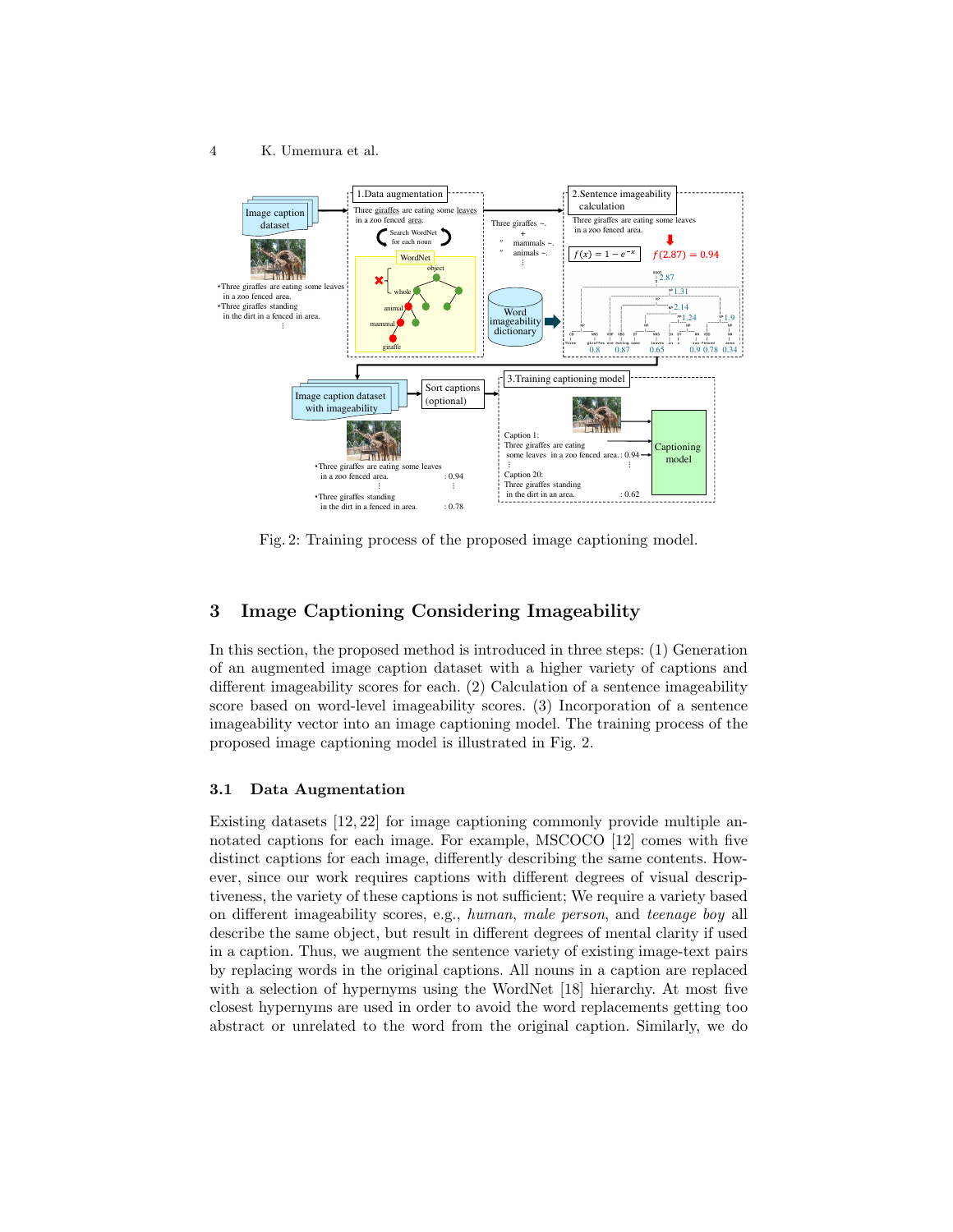

Fig. 3: Example of data augmentation. Each noun is replaced by a selection of differently abstract words, incorporating the WordNet hierarchy. This ensures a sentence variety with very different degrees of visual descriptiveness. The number next to each hypernym indicates the order of the replacement.



Fig. 4: Three relationship patterns for deciding the most significant words. The square indicates the selected word for each pattern.

not replace with words too close to the root of the WordNet hierarchy as they get too abstract. By this method, the dataset is augmented to contain a large variety of similar sentences with differently abstract word choices. An example of this method is illustrated in Fig. 3. If there are multiple nouns, the order of replacement occurs as exemplified in the figure. In the experiments, we use this order for sampling a subset of captions in case the augmentation generates too many of them.

## 3.2 Sentence Imageability Calculation

A sentence imageability score is calculated for each caption in the augmented dataset. Although the concept of word imageability has been part of works such as [19], there are few works that aim to determine the imageability of sentences. To be able to rate the descriptiveness of a caption, we propose to use a sentence imageability score of a caption. As there is no existing method for this, we introduce a way to calculate the sentence imageability score of a caption by using the imageability scores of words composing it. For this method, we assume that the imageability score of a word increases when being modified by other words in the same-level. For example, coffee gets less ambiguous when modified by the word iced before it (see Fig. 4a).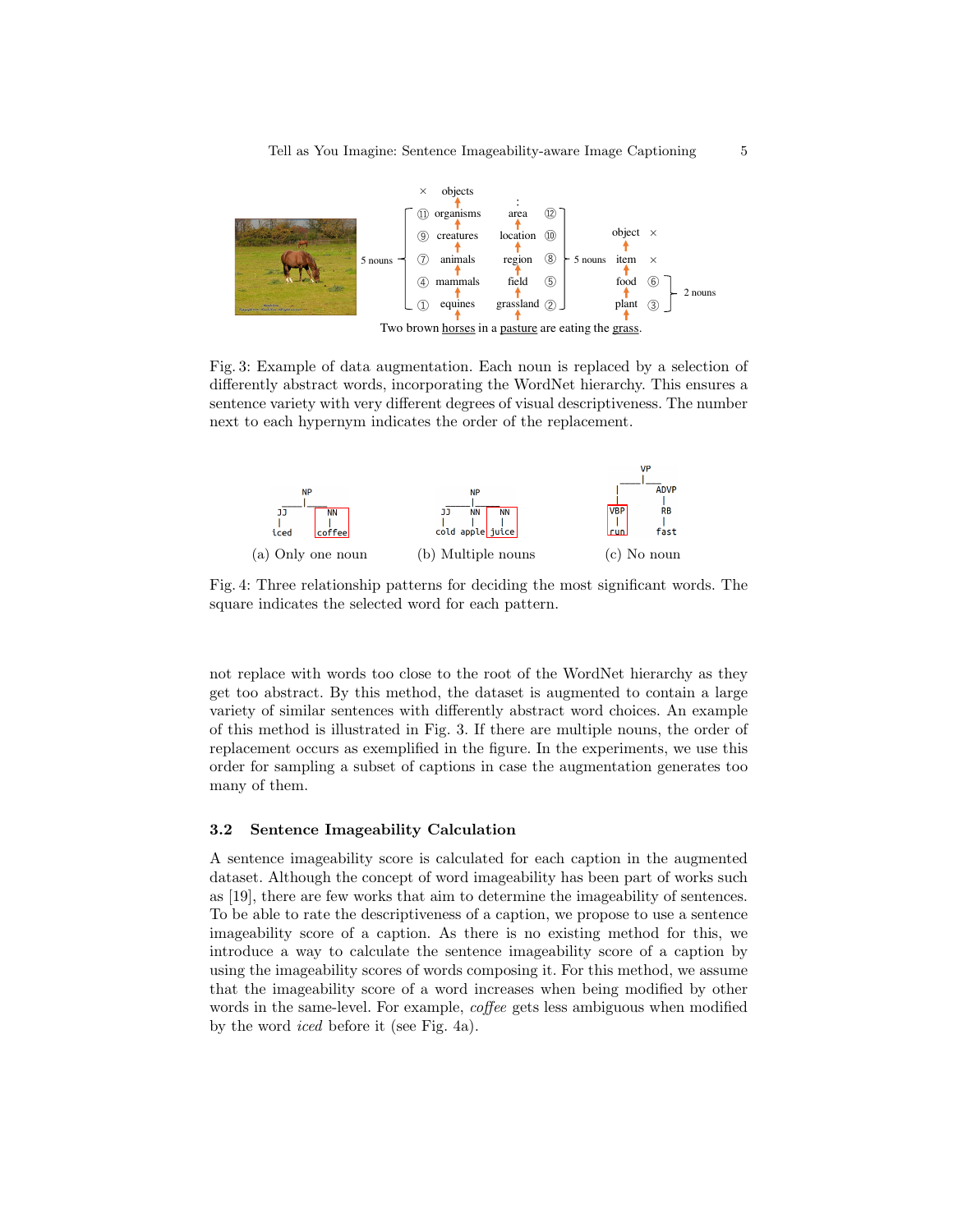## 6 K. Umemura et al.

First, the tree structure of a given sentence is parsed using StanfordCore NLP [15]. We then take a bottom-up approach to calculate the imageability of sub-parts of the sentence based on word imageability scores, normalized to [0, 1]. Along the tree structure, the nodes in the same-level are weighted based on selecting the most significant word (Fig. 4). The significant word is selected according to three relationship patterns: (a) When there is only a single noun at the same depth, it is selected as the significant word for weighting. (b) When there is more than one noun at the same depth, the last one is selected as the significant word. (c) When there is no noun at the same depth, the first word of the sequence is selected as the significant word. Note that stop words and numerals are ignored.

Assuming the imageability score of the most significant word increases by other words modifying it, the imageability score of a sub-tree is calculated with

$$
I = x_s \prod_{i=1(\neq s)}^{n} (2 - e^{-x_i}), \qquad (1)
$$

where  $x_i$   $(i = 1, \ldots, n | i \neq s)$  is the score of each word and  $x_s$  is the score of the significant word as described above. The resulting score  $I$  is used recursively in a bottom-up manner in the parent node. Additionally, when a sub-tree forms a coordinate conjunction, the score  $I$  is calculated as the sum of the scores of their nodes. When there is only one node at the same depth of the tree, its score is directly transferred to its parent node. Finally, when reaching the root node of the parsing tree, the score is normalized to the scale of  $[0, 1]$  by applying Equation 2, which represents the imageability score of the sentence.

$$
f(x) = 1 - e^{-x}
$$
\n<sup>(2)</sup>

#### 3.3 Image Captioning

Based on a state-of-the-art captioning model incorporating attention [29], to consider the sentence imageability score of a caption, imageability feature vectors are added. The sentence imageability score for each caption is converted into the same dimensionality as the image feature and caption feature vectors to form an imageability feature vector **A**. Given a ground-truth caption  $\{\mathbf{t}_0, \mathbf{t}_1, \ldots, \mathbf{t}_N\}$ , image features  $I_f$  extracted from a pre-trained ResNet network, and an imageability feature **A**, a caption  $c_i := \{w_0, w_1, \ldots, w_N\}$  is generated, where  $w_i$  is a word vector for the  $i$ -th word as follows:

$$
\mathbf{x}_{t} = W_{e} \mathbf{w}_{t-1}, \quad t \in \{1, 2, ..., N\},
$$
  
\n
$$
\mathbf{I}_{t} = \text{Att}(\mathbf{h}_{t-1}, \mathbf{I}_{f}),
$$
  
\n
$$
\mathbf{h}_{t} = \text{LSTM}(\text{concat}(\mathbf{x}_{t}, \mathbf{I}_{t}, \mathbf{A}), \mathbf{h}_{t-1}),
$$
  
\n
$$
\mathbf{w}_{t} = \text{softmax}(W_{l} \mathbf{h}_{t}),
$$
\n(3)

where  $W_e, W_l$  are learnable parameters,  $\mathbf{h}_{t-1}$  is a hidden state of the previous iteration in LSTM. The hidden state  $h_{t-1}$  and the image feature  $I_f$  are input to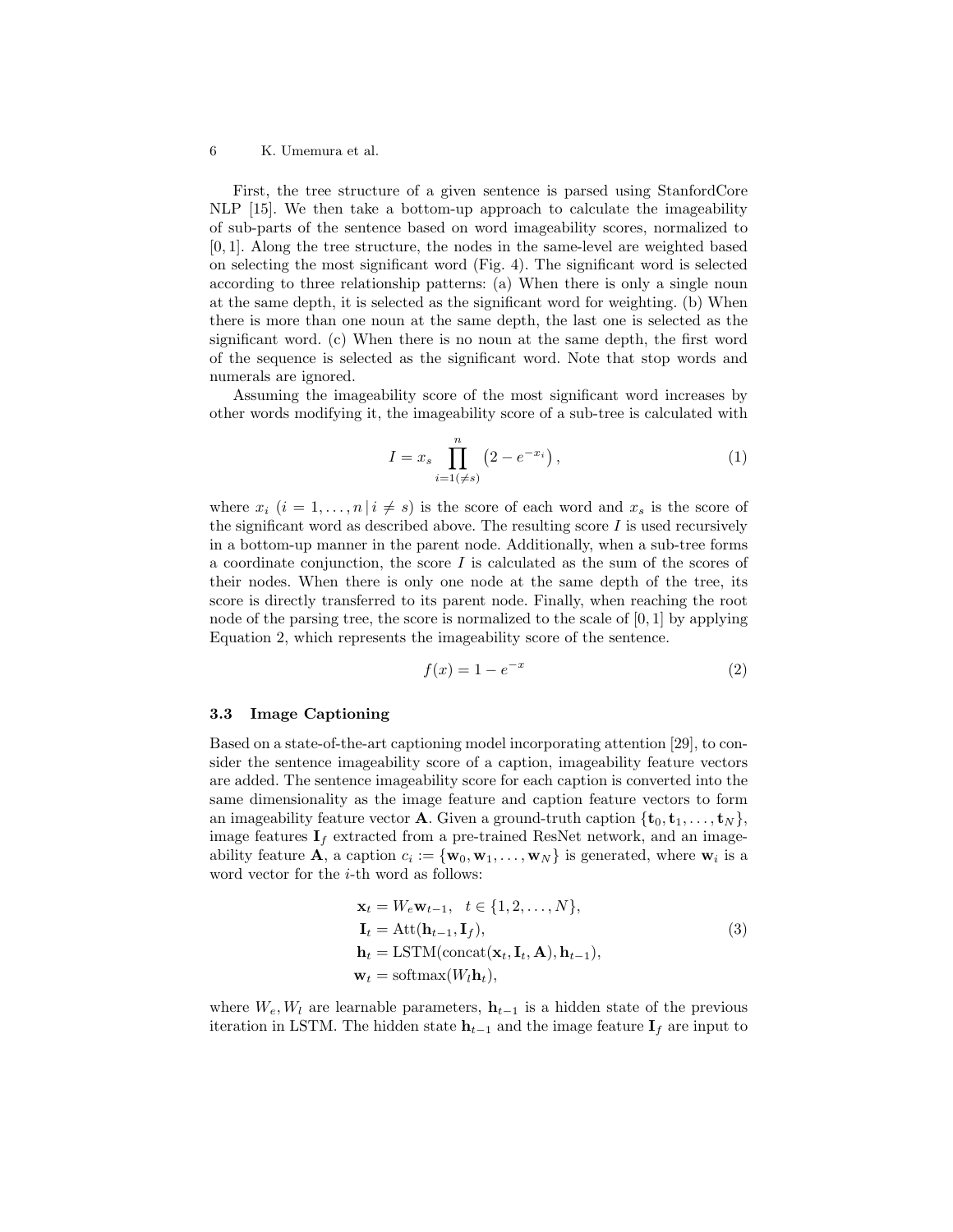the Attention Network (Att) and yield the attention weighted vector  $I_t$  of the image. Next, the attention weighted vector  $I_t$ , the embedded word vector  $x_t$ , and the imageability vector  $\bf{A}$  are concatenated. Lastly, the model is trained using the concatenated vector by optimizing Equation 4, minimizing the cross-entropy loss between the ground-truth word  $\mathbf{t}_i$  and the generated word  $\mathbf{w}_i$ .

$$
L = -\sum_{i=0}^{N} q(\mathbf{t}_i) \log p(\mathbf{w}_i), \qquad (4)
$$

where p and q are the occurrence probabilities of  $\mathbf{w}_i$  and  $\mathbf{t}_i$ , respectively.

After training, we generate  $n$  caption candidates controlled by parameters  $W_e$  and  $W_l$ , and select the best caption with the smallest Mean Squared Error (MSE) regarding the sentence imageability scores calculated by the method in Sec. 3.2. For generating the image caption, we use the Beam Search which is a search algorithm that stores the top- $b$  sequences ( $b$ : beam size) at each time step.

## 4 Evaluation

We evaluated the proposed method by conducting three experiments. First, the imageability scores of generated captions are evaluated. Second, the generated captions are evaluated by existing image captioning metrics. Lastly, the generated captions are evaluated through a crowd-sourced subjective experiment regarding their actual perception of visual descriptiveness.

#### 4.1 Environment

Word Imageability Dataset: We use the word imageability dictionaries by Scott et al.  $[24]$  and Ljubešić et al.  $[13]$ . As the latter was predicted through datamining, the former is preferred if a word exists in both of them. Note that captions with a noun not available in the dictionaries are excluded from the datasets.

Image Caption Dataset: We use MSCOCO [12] as the base dataset, which we augment based on the proposed method. Two sampling methods are tested: (1) Sampling based on the order of caption augmentation. It reflects both the order of the nouns in a sentence, and then their respective WordNet hierarchy (Without Sorting). (2) Sampling after sorting captions by the calculated sentence imageability scores (*With Sorting*). Here, the augmented captions are sorted by their sentence imageability scores and the captions with the highest and the lowest imageability scores are selected in turn. By this, the model will be trained towards a higher diversity of imageability scores. Note that images with too few captions are excluded from the dataset.

Similarly to prior work, we employ Karpathy-splits [9] resulting in 113,287 images for training and 5,000 images each for validation and testing. After excluding images with an unsufficient number of captions, 109,114 images for training, 4,819 images for validation, and 4,795 images for testing were left.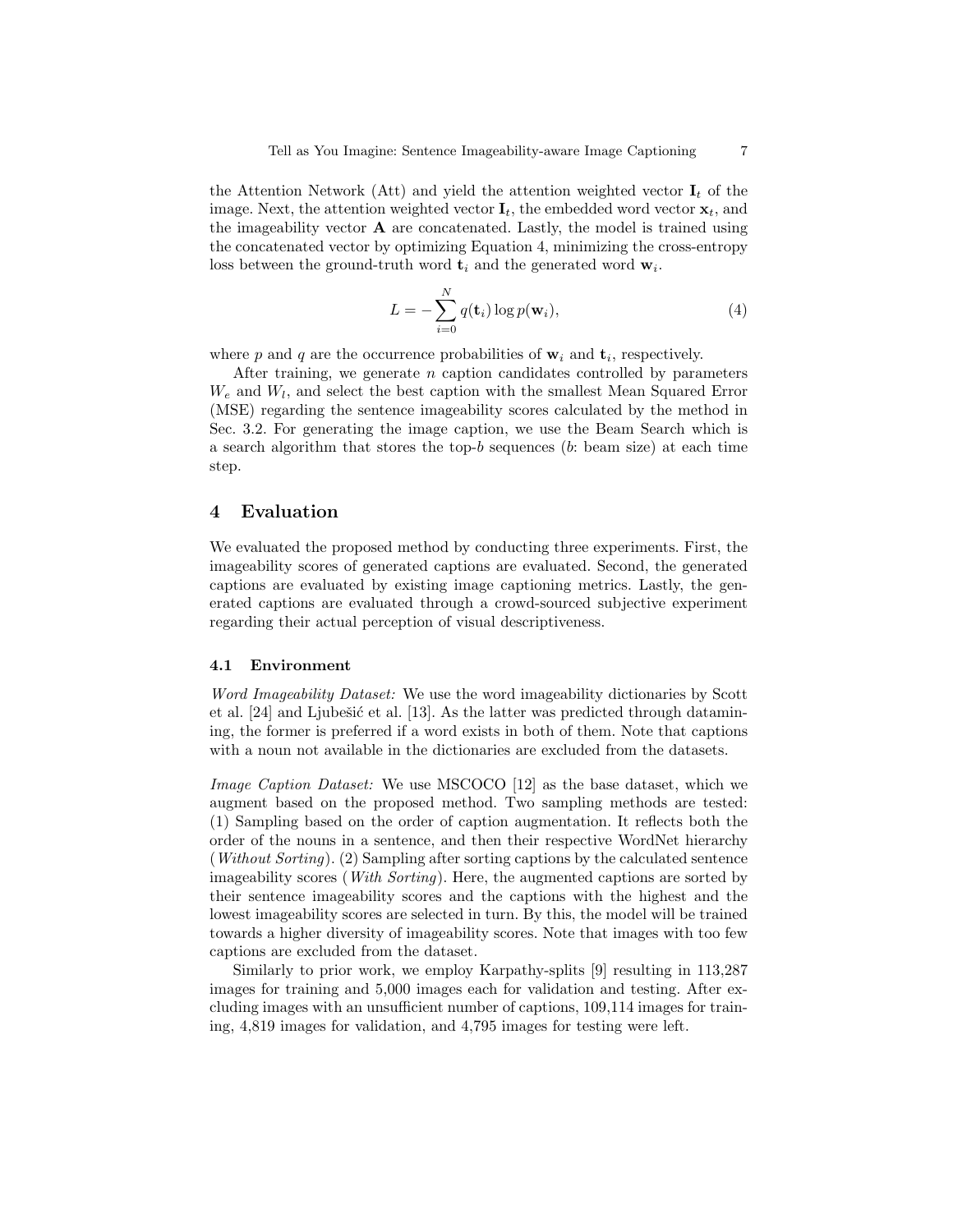| Captioning | Sampling           |      |                                                                     |  |  |  | Caption  Imageability Average MSE $(\downarrow)$  Average RMSE $(\downarrow)$ |                                       |                                             |  |  |
|------------|--------------------|------|---------------------------------------------------------------------|--|--|--|-------------------------------------------------------------------------------|---------------------------------------|---------------------------------------------|--|--|
| method     | method             |      | $\vert$ Variety (†) Range (†) $\vert$ Low Mid   High Low Mid   High |  |  |  |                                                                               |                                       |                                             |  |  |
| Proposed   | $W/\sigma$ Sorting | 4.68 |                                                                     |  |  |  |                                                                               |                                       | $0.083$ 0.405 0.118 0.011 0.632 0.334 0.098 |  |  |
|            | With Sorting       | 4.63 | $[0.182] 0.338] 0.089] 0.014] 0.573] 0.276]$                        |  |  |  |                                                                               |                                       | 0.107                                       |  |  |
| Baseline   | $W$ /o Sorting     | 3.50 |                                                                     |  |  |  |                                                                               | $0.070$ 0.434 0.131 0.015 0.655 0.354 | 0.117                                       |  |  |
|            | With Sorting       | 3.26 |                                                                     |  |  |  |                                                                               | $0.164$ 0.378 0.103 0.022 0.607 0.300 | 0.142                                       |  |  |

Table 1: Results of imageability analysis.

Captioning Methods: Using the proposed captioning model, captions for nine levels of imageability in the range of [0.1, 0.9] are generated. We regard the ranges of  $[0.1, 0.3]$  as  $Low$ ,  $[0.4, 0.6]$  as  $Mid$ , and  $[0.7, 0.9]$  as High. For the Beam Search, the beam size is set to  $b = 5$ . The feature vector has a dimensionality of 512. The proposed method first generates  $n$  caption candidates. Next, a candidate with the smallest MSE between the input and the predicted imageability score is chosen. For comparison, a baseline method is prepared, which is a simplified version where a single caption is generated instead of n candidates. We set  $n = b$ .

#### 4.2 Analysis on the Sentence Imageability Scores

For analyzing the sentence imageability scores, we evaluate the number of unique captions (Caption Variety), the range of imageability scores (max − min; Imageability Range), as well as the MSE and Root Mean Squared Error (RMSE). The error is calculated between the input and the imageability scores of the generated caption calculated by the method introduced in Sec. 3.2.

The results are shown in Table 1. For all metrics, the results of the proposed method are better than the baseline method. The proposed method generates captions with both a large Caption Variety and a wider Imageability Range. Since the captions generated by Beam Search are all different, there is no identical caption candidate. We select the caption which has the closest imageability score with that of the target, i.e., having the smallest error between the predicted imageability score of the generated caption and the target score. The captions generated like this usually have larger caption variety than the baseline method. Similarly, the proposed method shows smaller MSE and RMSE. For the sampling method, the Imageability Range is wider, and there is smaller error in the lowand the mid-range imageability captions for the With Sorting sampling method. On the other hand, the error for high-range imageability captions is smaller for the Without Sorting sampling method. As the training data consists of a larger number of long, high-imageability captions, the model favors generating long captions. Due to this, the average error on mid- and high-range imageability scores is lower.

An example of the output of the proposed method is shown in Table 2. While each caption targets a different imageability score, the Without Sorting method outputs identical captions. In contrast, the With Sorting method produces results resembling the target imageability score.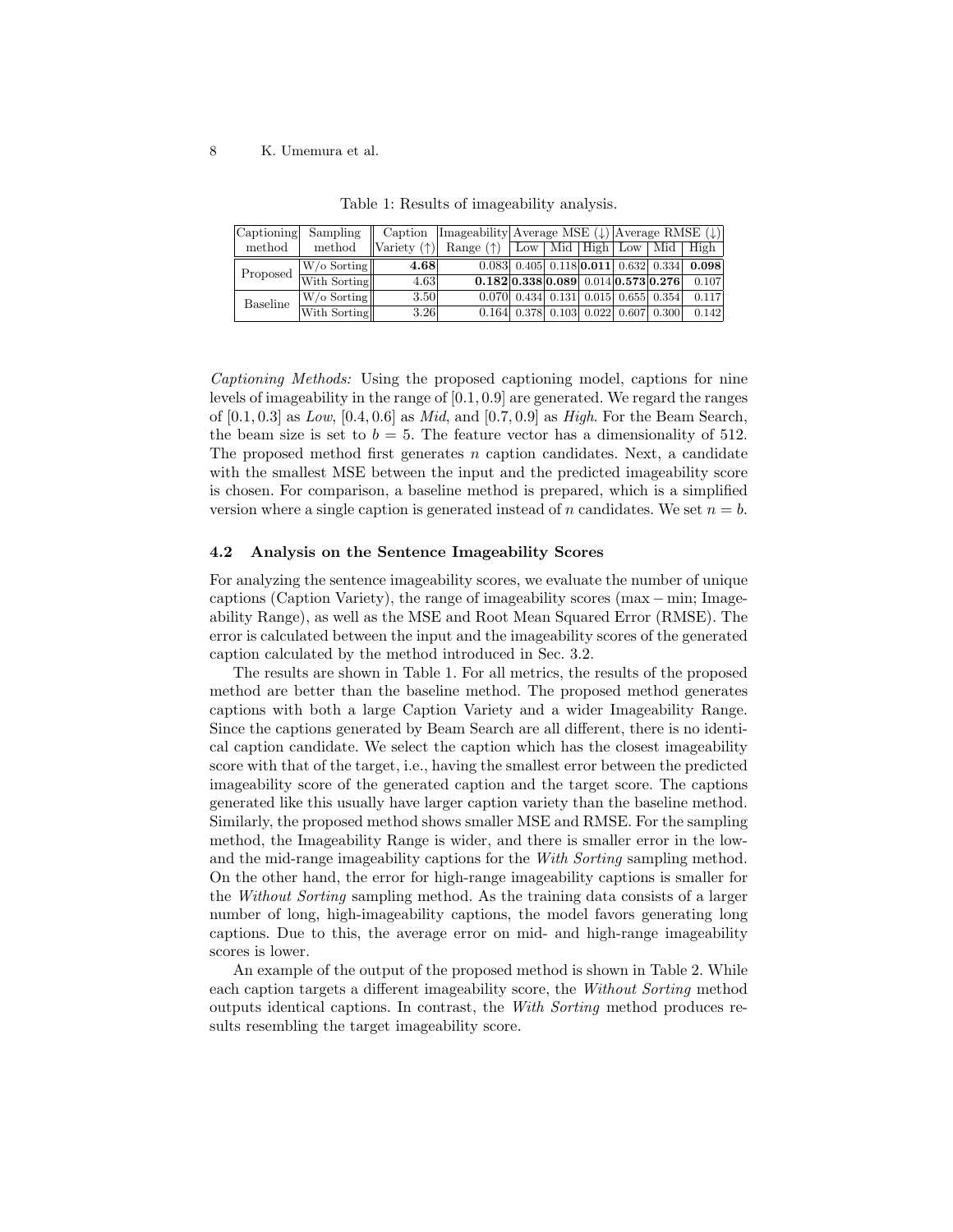Table 2: Example of the output of the proposed method corresponding to a given imageability score. The upper half of the generated captions was sampled using the Without Sorting method, while the lower half was sampled using the With Sorting method in the training phase. For comparison, the caption at the bottom row is generated by a state-of-the-art captioning method [29] not considering imageability.

| Image | Imageability | Generated captions                               |
|-------|--------------|--------------------------------------------------|
|       | 0.6          | A cat laying on top of a device keyboard.        |
|       | 0.7          | A cat laying on top of a device keyboard.        |
|       | 0.8          | A cat laying on top of a device keyboard.        |
|       | 0.9          | A cat laying on top of a device keyboard.        |
|       | 0.6          | A placental is laying on a keyboard on a desk.   |
|       | 0.7          | A vertebrate is laying on a keyboard on a desk.  |
|       | 0.8          | A feline is laying on a keyboard on a desk.      |
|       | 0.9          | A cat is laying on a computer keyboard.          |
|       |              | A black and white cat laying next to a keyboard. |

Table 3: Results of image captioning metrics.

| Captioning | Sampling                                                                                                                                                                                                 | $BLEU-4$ $(†)$ |  |      |  |      |  |      | CIDEr $(\uparrow)$ ROUGE $(\uparrow)$ METEOR $(\uparrow)$ SPICE $(\uparrow)$ |  |      |  |                                                                   |  |  |                     |
|------------|----------------------------------------------------------------------------------------------------------------------------------------------------------------------------------------------------------|----------------|--|------|--|------|--|------|------------------------------------------------------------------------------|--|------|--|-------------------------------------------------------------------|--|--|---------------------|
| method     | method                                                                                                                                                                                                   |                |  |      |  |      |  |      |                                                                              |  |      |  | [Low Mid High Low Mid High Low Mid High Low Mid High Low Mid High |  |  |                     |
| Proposed   | W/o Sorting $[0.27]0.27]0.26 0.68 0.68 0.68 0.50 0.50 0.50 0.23 0.24 0.24 0.09 0.09 0.09 $                                                                                                               |                |  |      |  |      |  |      |                                                                              |  |      |  |                                                                   |  |  |                     |
|            | With Sorting $\left 0.25\right 0.27\left 0.26\right 0.59\left 0.50\right 0.64\left 0.49\right 0.50\left 0.50\right 0.23\left 0.23\right 0.23\left 0.09\left 0.09\right 0.09\left 0.09\right 0.00\right $ |                |  |      |  |      |  |      |                                                                              |  |      |  |                                                                   |  |  |                     |
| Baseline   | W/o Sorting $ 0.28 0.28 0.28 0.71 0.71 0.70 0.51 0.51 0.51 0.24 0.24 $                                                                                                                                   |                |  |      |  |      |  |      |                                                                              |  |      |  |                                                                   |  |  | 0.24 0.09 0.09 0.09 |
|            | With Sorting $ 0.25 0.27 0.28 0.61 0.65 0.65 0.49 0.51 0.51 0.23 0.24 0.24 0.09 0.09 0.09$                                                                                                               |                |  |      |  |      |  |      |                                                                              |  |      |  |                                                                   |  |  |                     |
| Comp. [29] |                                                                                                                                                                                                          | 0.30           |  | 0.91 |  | 0.52 |  | 0.25 |                                                                              |  | 0.18 |  |                                                                   |  |  |                     |

## 4.3 Evaluation of Image Captioning Results

We evaluate the proposed method in the general-purpose image captioning framework. For this, we look at the accuracy of the generated captions through standard metrics for image captioning evaluation, namely BLEU [21], CIDEr [27], ROUGE [11], METEOR [7], and SPICE [1]. For training this model five captions per image are used, and one caption per image is generated for testing.

The results are shown in Table 3. For comparison, results of a state-of-the-art captioning model which does not consider imageability [29] is shown, which is slightly better than the proposed method. This is because the proposed method focuses on caption diversification. The existing image captioning metrics evaluate the textual similarity to the ground truth, mainly evaluating the linguistic accuracy of the captions. In contrast, the proposed method aims for linguistic diverseness of each caption, intentionally generating different wordings for each caption. Thus, this will naturally decrease the textual similarity, as the generated captions will use different wordings than the ground truth. Following, we aim for a higher diversity of captions (discussed in Sec. 4.2) while maintaining a reasonable captioning quality (discussed here). Therefore, we regard these metrics as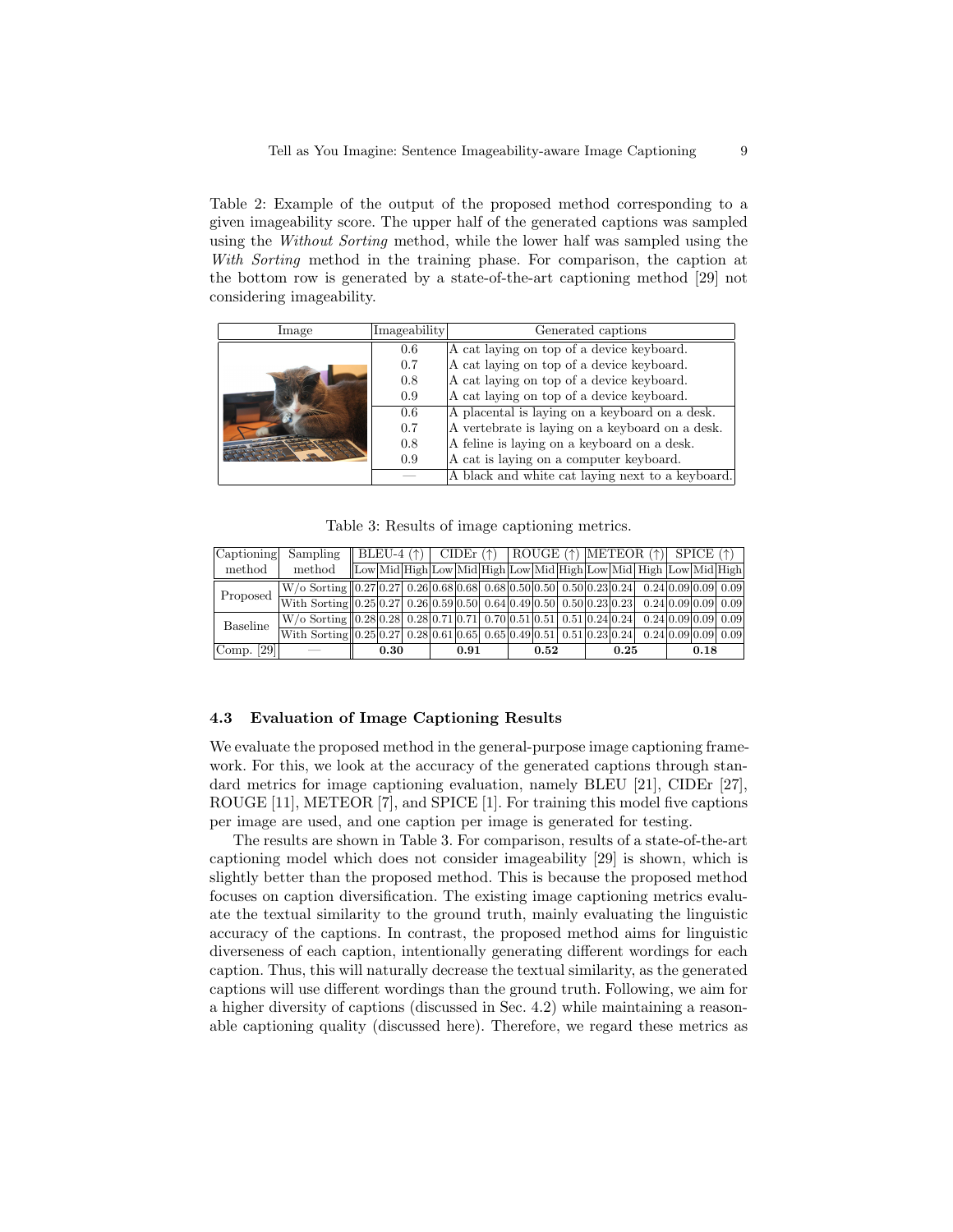## 10 K. Umemura et al.

| (a) Correlation                                                  | (b) Examples whose correlation failed                                                                                                   |
|------------------------------------------------------------------|-----------------------------------------------------------------------------------------------------------------------------------------|
| $# \text{Images}$<br>$1.0\overline{62(31\%)}$<br>$0.5 86(43\%) $ | An organism holding a banana in his hands.<br>An organism holding a banana in his hand.<br>An equipment holding a banana in his hand.   |
| $ -0.5 42(21\%) $<br>$-1.0 10(5%)$                               | A structure with a toilet and a sink.<br>An area with a toilet and a sink.<br>A white toilet sitting in a bathroom next to a structure. |

Table 4: Results of subjective evaluation.

not necessarily feasible to evaluate the proposed method. However, the results show similar performance with the general-purpose image captioning method while still considering an additional factor; the imageability of a caption.

## 4.4 Subjective Evaluation

In order to evaluate the actual perception of the generated captions, we evaluate three captions each for 200 randomly chosen images in a crowd-sourced subjective experiment on the Amazon Mechanical Turk platform<sup>4</sup>. As the majority of generated imageability scores is above 0.5, we focus on the upper half range of imageability scores. To compare how differently generated captions are perceived, we thus uniformly sample three generated captions, resulting in imageability scores of 0.5, 0.7, and 0.9. For each caption pair, we ask 15 English-speaking participants from the US to judge which of the presented two captions has a higher sentence imageability. Note that we don't present the participants the image itself, but rather let them judge the imageability solely based on the textual contents of a caption. Based on the judgments, we rank the three captions for each image using Thurstone's paired comparison method [26].

We calculate the Spearman's rank correlation  $\rho$  between the target imageability scores and the actually perceived order obtained by asking participants of the crowd-sourced survey. The average correlation for all images was 0.37, which confirms that the perceived imageability of captions matches relationship between the target values to some extent. To further understand the results, we look into the distribution of the correlation shown in Table 4a. We found that, the number of "correctly" selected responses in line with the imageability scores was very high (approx. 65.8%). However, there are a few outliers with strong negative correlations. These results bring down the overall average performance for all images. Table 4b shows outliers whose captions have strong negative correlations. We found that in these cases, the generated captions were not describing the image contents correctly. In other cases, similar captions seem to have prevented the participants to decide which one had higher imageability.

<sup>4</sup> https://www.mturk.com/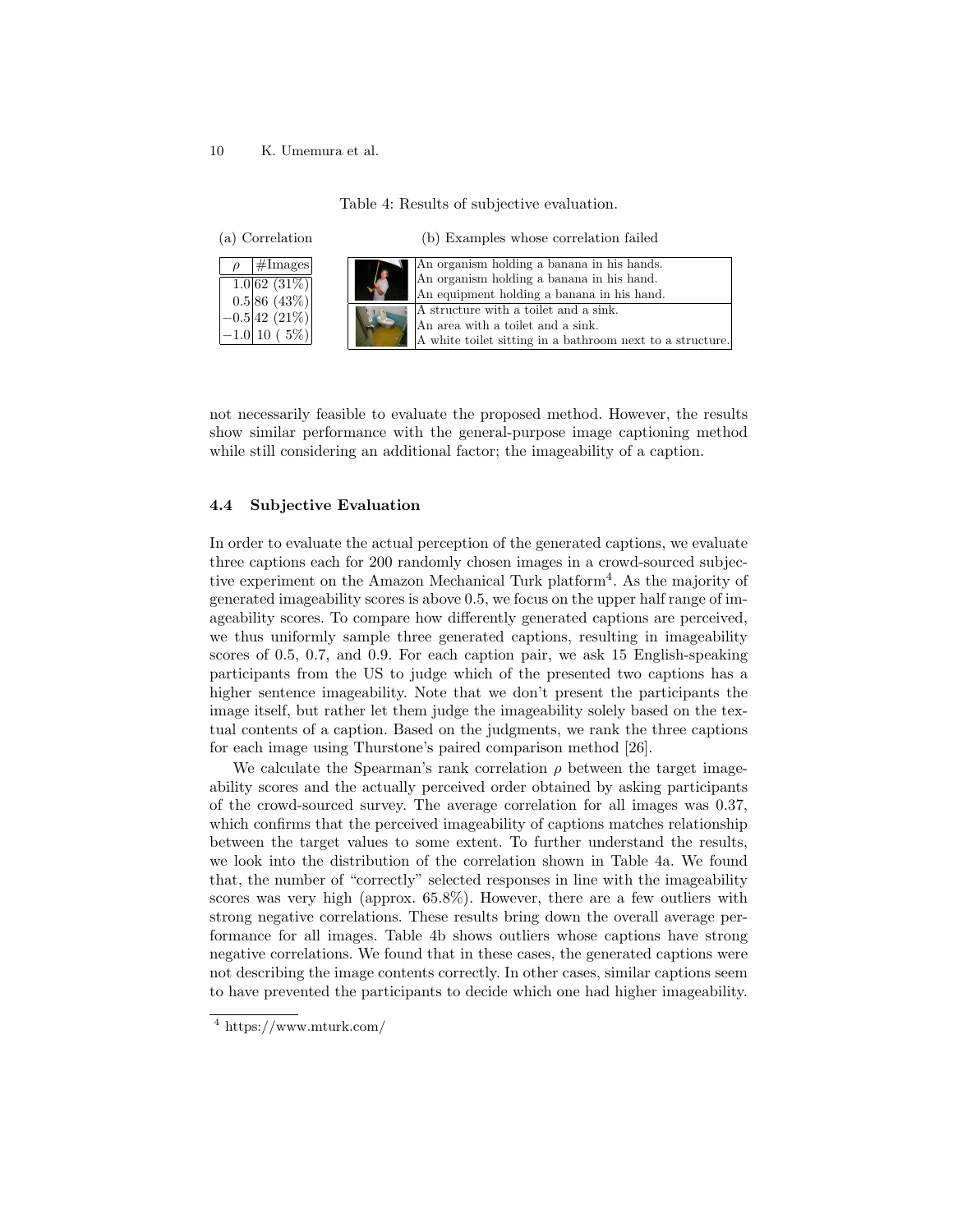## 5 Conclusion

In this paper we proposed and evaluated an adaptive image captioning method considering imageability. By this method, we aim to control the degree of visual descriptiveness of a caption. For future work, we expect to generate captions with larger variety in terms of imageability. For that, we will try to augment captions in terms of their length as training data.

# Acknowledgment

Parts of this research were supported by JSPS KAKENHI 16H02846 and MSR-CORE16 program.

# References

- 1. Anderson, P., Fernando, B., Johnson, M., Gould, S.: SPICE: Semantic propositional image caption evaluation. In: Proc. 2016 European Conf. Comput. Vis., LNCS. vol. 9909, pp. 382–398 (2016)
- 2. Biten, A.F., Gomez, L., Rusinol, M., Karatzas, D.: Good news, everyone! Context driven entity-aware captioning for news images. In: Proc. 2019 IEEE Conf. Comput. Vis. Pattern Recognit. pp. 12466–12475 (2019)
- 3. Chen, S., Jin, Q., Wang, P., Wu, Q.: Say as you wish: Fine-grained control of image caption generation with abstract scene graphs. In: Proc. 2020 IEEE Conf. Comput. Vis. Pattern Recognit. pp. 9962–9971 (2020)
- 4. Chen, T., Zhang, Z., You, Q., Fang, C., Wang, Z., Jin, H., Luo, J.: "Factual" or "Emotional": Stylized image captioning with adaptive learning and attention. In: Proc. 2018 European Conf. Comput. Vis., LNCS. vol. 11214, pp. 527–543 (2018)
- 5. Cornia, M., Baraldi, L., Cucchiara, R.: Show, control and tell: A framework for generating controllable and grounded captions. In: Proc. 2019 IEEE Conf. Comput. Vis. Pattern Recognit. pp. 8307–8316 (2019)
- 6. Cortese, M.J., Fugett, A.: Imageability ratings for 3,000 monosyllabic words. Behav. Res. Methods Instrum. Comput. 36(3), 384–387 (2004)
- 7. Denkowski, M., Lavie, A.: METEOR universal: Language specific translation evaluation for any target language. In: Proc. 2014 EACL Workshop on Statistical Machine Translation. pp. 376–380 (2014)
- 8. Guo, L., Liu, J., Yao, P., Li, J., Lu, H.: MSCap: Multi-style image captioning with unpaired stylized text. In: Proc. 2019 IEEE Conf. Comput. Vis. Pattern Recognit. pp. 4204–4213 (2019)
- 9. Karpathy, A., Li, F.F.: Deep visual-semantic alignments for generating image descriptions. In: Proc. 2015 IEEE Conf. Comput. Vis. Pattern Recognit. pp. 3128– 3137 (2015)
- 10. Kastner, M.A., Ide, I., Nack, F., Kawanishi, Y., Hirayama, T., Deguchi, D., Murase, H.: Estimating the imageability of words by mining visual characteristics from crawled image data. Multimed. Tools Appl. 79(25), 18167–18199 (2020)
- 11. Lin, C.Y.: ROUGE: A package for automatic evaluation of summaries. In: Proc. 2004 ACL Workshop on Text Summarization Branches Out. pp. 74–81 (2004)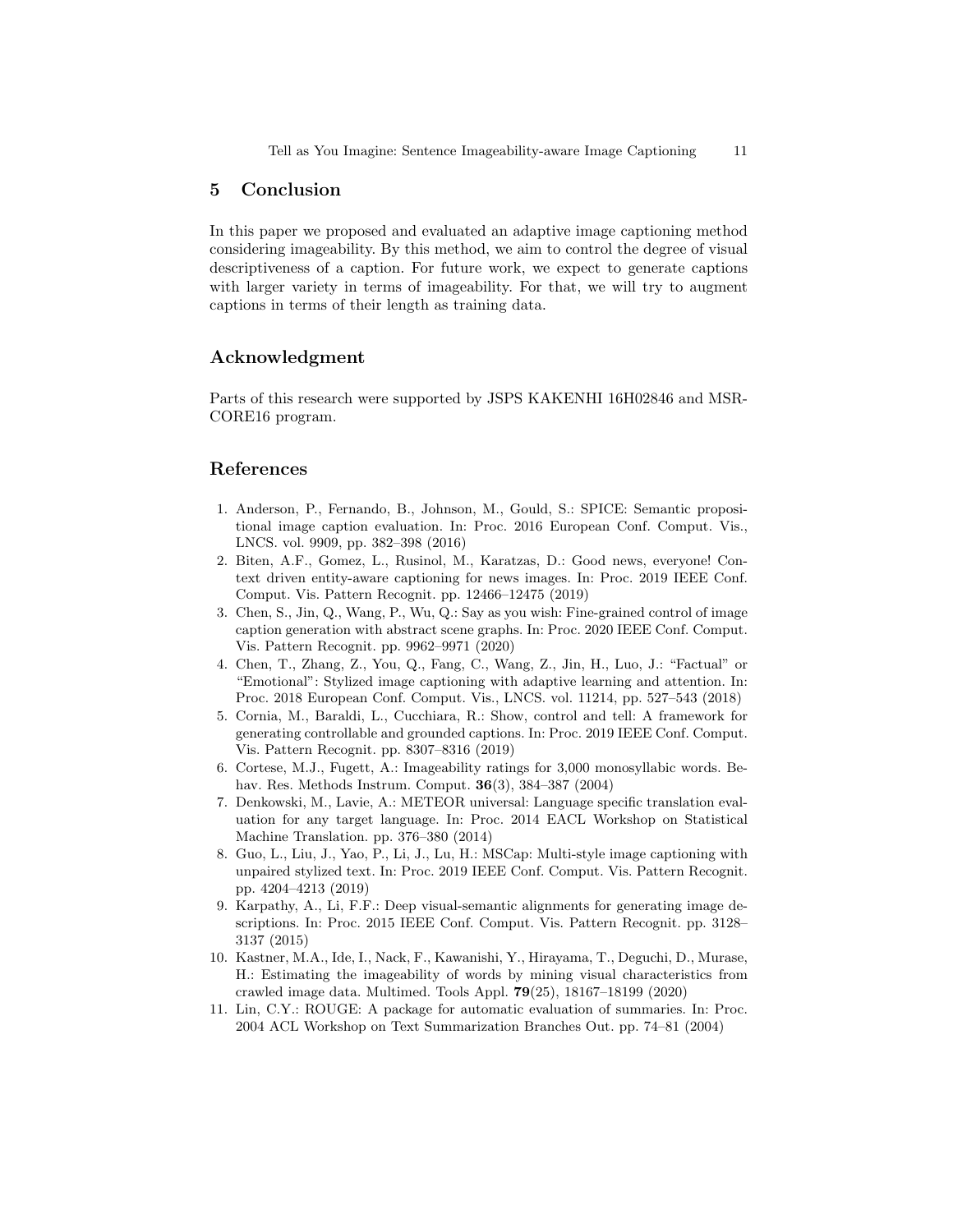- 12 K. Umemura et al.
- 12. Lin, T.Y., Maire, M., Belongie, S., Hays, J., Perona, P., Ramanan, D., Dollár, P., Zitnick, C.L.: Microsoft COCO Common Objects in Context. In: Proc. 2014 European Conf. Comput. Vis., LNCS. vol. 8693, pp. 740–755 (2014)
- 13. Ljubešić, N., Fišer, D., Peti-Stantić, A.: Predicting concreteness and imageability of words within and across languages via word embeddings. In: Proc. 3rd Workshop on Representation Learning for NLP. pp. 217–222 (2018)
- 14. Lu, J., Yang, J., Batra, D., Parikh, D.: Neural baby talk. In: Proc. 2018 IEEE Conf. Comput. Vis. Pattern Recognit. pp. 7219–7228 (2018)
- 15. Manning, C.D., Surdeanu, M., Bauer, J., Finkel, J., Bethard, S.J., McClosky, D.: The Stanford CoreNLP natural language processing toolkit. In: Proc. 52nd Annual Meeting Assoc. Comput. Linguist.: System Demonstrations. pp. 55–60 (2014)
- 16. Mathews, A., Xie, L., He, X.: Semstyle: Learning to generate stylised image captions using unaligned text. In: Proc. 2018 IEEE Conf. Comput. Vis. Pattern Recognit. pp. 8591–8600 (2018)
- 17. Matsuhira, C., Kastner, M.A., Ide, I., Kawanishi, Y., Hirayama, T., Doman, K., Deguchi, D., Murase, H.: Imageability estimation using visual and language features. In: Proc. 2020 ACM Int. Conf. Multimed. Retr. pp. 306–310 (2020). https://doi.org/10.1145/3372278.3390731
- 18. Miller, G.A.: WordNet: A lexical database for English. Comm. ACM 38(11), 39–41 (1995)
- 19. Paivio, A., Yuille, J.C., Madigan, S.A.: Concreteness, imagery, and meaningfulness values for 925 nouns. J. Exp. Psycho.  $76(1)$ , 1–25 (1968)
- 20. Pan, Y., Yao, T., Li, Y., Mei, T.: X-linear attention networks for image captioning. In: Proc. 2020 IEEE Conf. Comput. Vis. Pattern Recognit. pp. 10971–10980 (2020)
- 21. Papineni, K., Roukos, S., Ward, T., Zhu, W.J.: BLEU: A method for automatic evaluation of machine translation. In: Proc. 40th Annual Meeting Assoc. Comput. Linguist. pp. 311–318 (2002)
- 22. Plummer, B.A., Wang, L., Cervantes, C.M., Caicedo, J.C., Hockenmaier, J., Lazebnik, S.: Flickr30k entities: Collecting region-to-phrase correspondences for richer image-to-sentence models. In: Proc. 15th IEEE Int. Conf. Comput. Vis. pp. 2641– 2649 (2015)
- 23. Reilly, J., Kean, J.: Formal distinctiveness of high-and low-imageability nouns: Analyses and theoretical implications. Cogn. Sci. 31(1), 157–168 (2007)
- 24. Scott, G.G., Keitel, A., Becirspahic, M., Yao, B., Sereno, S.C.: The Glasgow Norms: Ratings of 5,500 Words on Nine Scales. Springer (2018)
- 25. Shuster, K., Humeau, S., Hu, H., Bordes, A., Weston, J.: Engaging image captioning via personality. In: Proc. 2019 IEEE Conf. Comput. Vis. Pattern Recognit. pp. 12516–12526 (2019)
- 26. Thurstone, L.L.: The method of paired comparisons for social values. J Abnorm Psychol. 21(4), 384–400 (1927)
- 27. Vedantam, R., Lawrence Zitnick, C., Parikh, D.: CIDEr: consensus-based image description evaluation. In: Proc. 2015 IEEE Conf. Comput. Vis. Pattern Recognit. pp. 4566–4575 (2015)
- 28. Vinyals, O., Toshev, A., Bengio, S., Erhan, D.: Show and tell: A neural image caption generator. In: Proc. 2015 IEEE Conf. Comput. Vis. Pattern Recognit. pp. 3156–3164 (2015)
- 29. Xu, K., Ba, J., Kiros, R., Cho, K., Courville, A., Salakhutdinov, R., Zemel, R., Bengio, Y.: Show, attend and tell: Neural image caption generation with visual attention. In: Proc. 32nd Int. Conf. Mach. Learn. pp. 2048–2057 (2015)